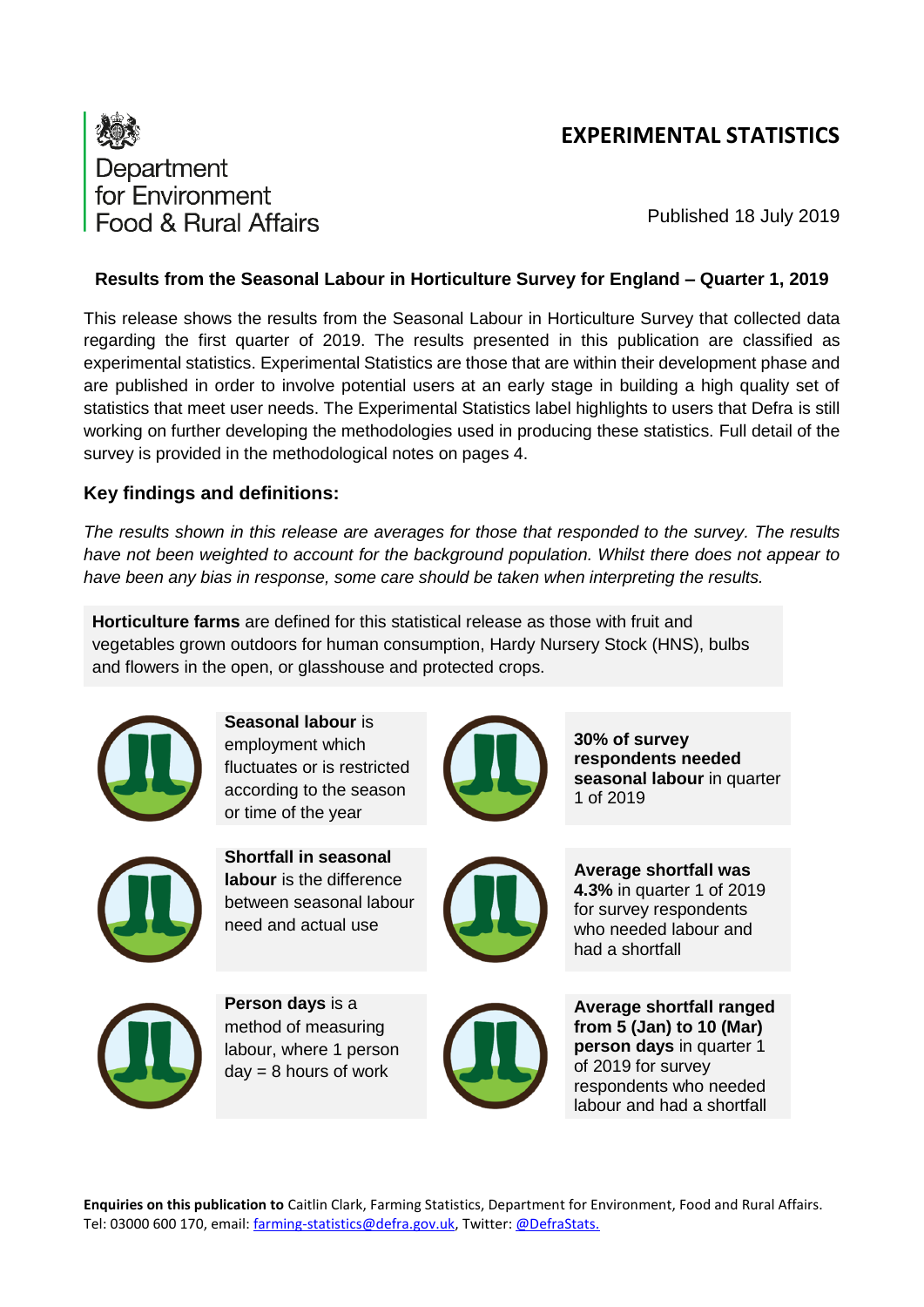# **Background**

The Seasonal Labour in Horticulture Survey is a voluntary, quarterly online survey that asks farmers how many person days their farm business needed from temporary workers, and how many they actually used, in each month<sup>1</sup>. Temporary workers are defined in the survey as 'those employed fulltime or part-time on a casual / as required basis'. Please note that throughout this statistics release, the terms 'temporary labour', 'seasonal labour' and 'labour' are used interchangeably. The survey began in early 2018 to assess any potential shortfall in seasonal labour on horticulture farms. More detail on methodology can be found on page 4.

### **Detailed Results**

*The results shown in this release are averages for those that responded to the survey. The results have not been weighted to account for the background population. Whilst there does not appear to have been any bias in response, some care should be taken when interpreting the results.* 

#### **2019**

1

#### **Quarter 1 (January to March)**

The response rate of the first quarterly survey was 18%, which was lower than expected. Results for the first quarter should be treated with caution as a result of this.

In Quarter 1 of 2019, out of the 524 who responded, 366 had no need for seasonal labour. Of the 158 survey respondents who did need labour, 19.6% reported a shortfall. The average shortfall for the entire quarter per holding was 21 person days, which equated to a 4.3% shortfall. The average need for labour increased throughout the quarter from 107 person days in January to 220



person days in March. The average shortfall followed the same pattern, increasing from 5 person days in January to 10 person days in March.

|                                |                |               |                  |   | average per horticulture farm |  |
|--------------------------------|----------------|---------------|------------------|---|-------------------------------|--|
|                                | <b>Person</b>  | <b>Person</b> | <b>Shortfall</b> |   |                               |  |
|                                | days<br>needed | days<br>used  | Person days      | % | People per day <sup>a</sup>   |  |
| <b>Quarter 1</b> ( $n = 158$ ) | 479            | 458           | 21               |   | 0.2                           |  |
| January                        | 107            | 101           | 5                | 5 | 0.2                           |  |
| February                       | 152            | 147           | 6                | 4 | 0.2                           |  |
| March                          | 220            | 210           | 10               | 4 | 0.3                           |  |

## **Table 1: Average quarterly and monthly need, use and shortfall per holding in 2019 for survey respondents with a need for seasonal labour.**

a) Based on a 30 day month and 90 day quarter.

**n**: the number of survey respondents who needed seasonal labour within the quarter

 $1$  Please see page 4 for more details on person days.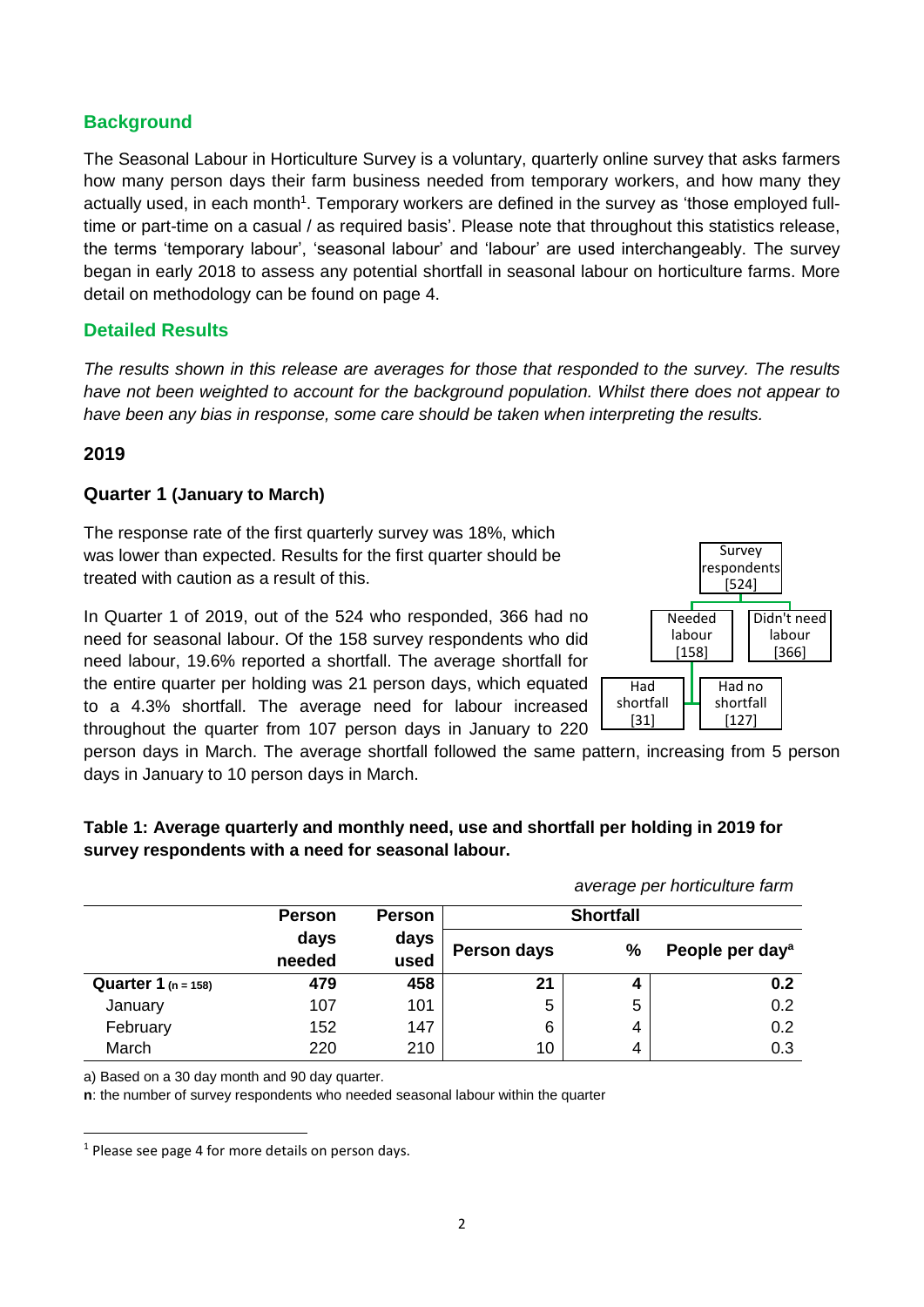**Figure 1: Average person days needed and used per holding from January 2018 to March 2019 for survey respondents with a need for seasonal labour.**



Figure 1 above shows that the average need for labour increased throughout quarter 1 in 2019, as it did in quarter 1 of 2018. However, the average person days needed and used by respondents in quarter 1 of 2019 was lower than in the same quarter of 2018. Table 2 below shows the quarter 1 figures for 2018 and 2019 for comparison. The full monthly and quarterly results for 2018 can be found in the accompanying dataset. Please note that the responses rates for quarter 1 in both 2018 and 2019 were lower than expected. Therefore, these results should be treated with caution.

|                                    |                |               |                  | average per horticulture farm |                  |
|------------------------------------|----------------|---------------|------------------|-------------------------------|------------------|
|                                    | <b>Person</b>  | <b>Person</b> | <b>Shortfall</b> |                               |                  |
|                                    | days<br>needed | days<br>used  | <b>Person</b>    | $\frac{0}{0}$                 | People per       |
|                                    |                |               | days             |                               | day <sup>a</sup> |
| 2018 - Quarter $1^{(b)}$ (n = 136) | 639            | 566           | 73               | 11                            | 0.8              |
| 2019 - Quarter $1^{(b)}$ (n = 158) | 479            | 458           | 21               | 4                             | 0.2              |

## **Table 2: Average quarter 1 need, use and shortfall per holding for survey respondents with a need for seasonal labour: 2018 and 2019**

a) Based on a 30 day month and 90 day quarter.

b) The response rate for 2018 Quarter 1 was 16% and 2019 Quarter 1 was 18%. These were lower than expected, therefore results for these quarters should be treated with caution.

**n**: the number of survey respondents who needed seasonal labour within the quarter